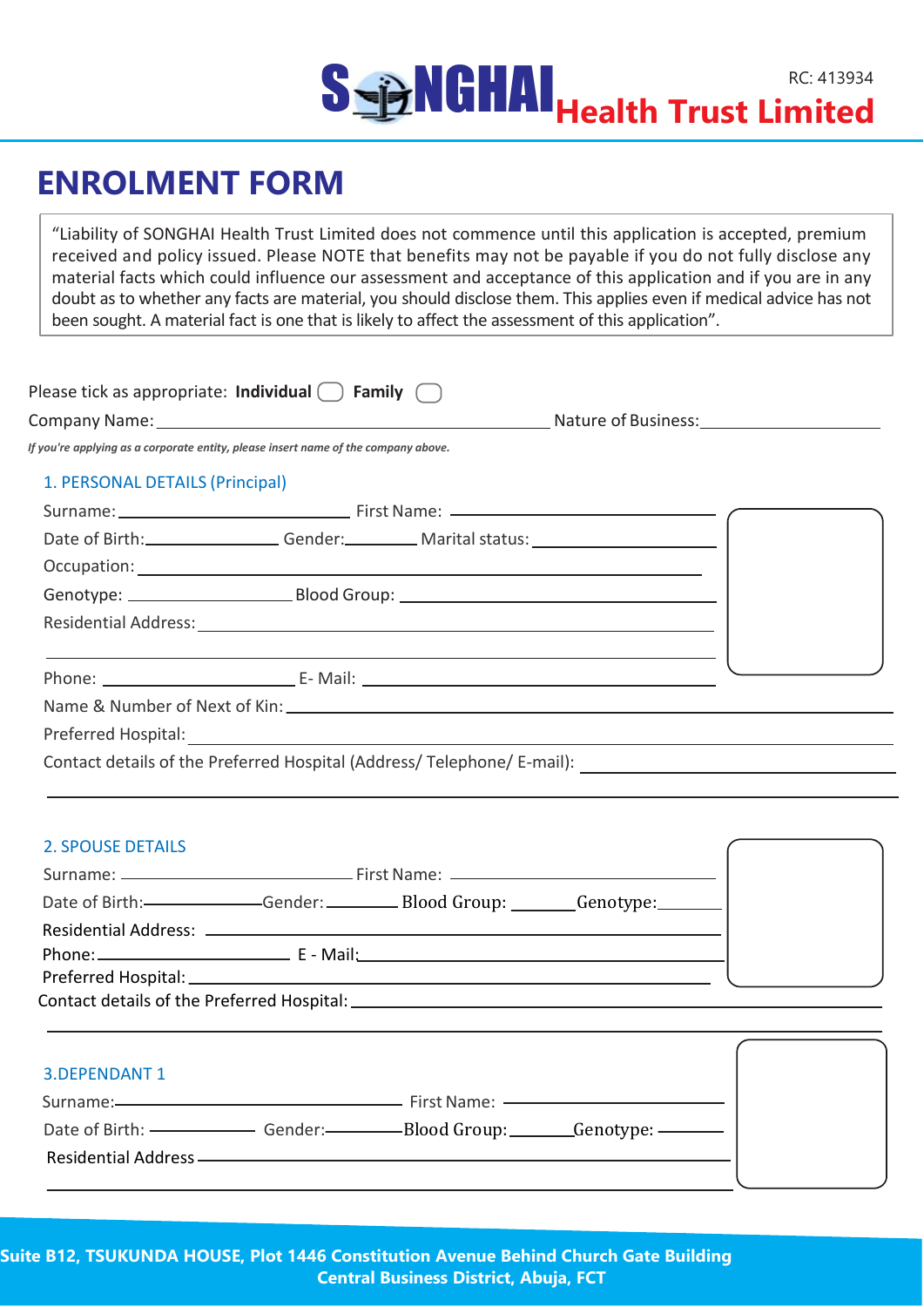| Date of Birth: Change Conder: Change Blood Group: Change Condype: Change Blood Group: |  |  |
|---------------------------------------------------------------------------------------|--|--|

## 5.DEPENDANT 3

|                                               |  | First Name: The contract of the contract of the contract of the contract of the contract of the contract of the contract of the contract of the contract of the contract of the contract of the contract of the contract of th |
|-----------------------------------------------|--|--------------------------------------------------------------------------------------------------------------------------------------------------------------------------------------------------------------------------------|
| Date of Birth: Gender: Blood Group: Genotype: |  |                                                                                                                                                                                                                                |
| Residential Address: ________________         |  |                                                                                                                                                                                                                                |

ſ

## 6. DEPENDANT 4

| Date of Birth: Gender: Gender: Blood Group: Genotype: Content Content |
|-----------------------------------------------------------------------|
|                                                                       |
|                                                                       |
|                                                                       |

## *Kindly request extra form to register extra dependant(s)*

|                       | 7. CATEGORY OF MEDICAL COVER (Please tick one box only) |                                              |                    |                                |                      |  |  |  |  |  |  |  |
|-----------------------|---------------------------------------------------------|----------------------------------------------|--------------------|--------------------------------|----------------------|--|--|--|--|--|--|--|
| <b>SHTL Gold Plus</b> | <b>SHTL Gold</b>                                        |                                              | <b>SHTL Silver</b> | <b>SHTL Classic</b>            | <b>SHTL Standard</b> |  |  |  |  |  |  |  |
|                       | 8. COMMENCEMENT DATE:                                   | dd<br>mm<br>(Date you want cover to commence | <b>VVVV</b>        |                                |                      |  |  |  |  |  |  |  |
|                       | 9. METHOD OF PAYMENT:                                   |                                              |                    |                                |                      |  |  |  |  |  |  |  |
| (i)                   | Cheque                                                  |                                              | (iv)               | <b>Mobile Banking Transfer</b> |                      |  |  |  |  |  |  |  |
| (ii)                  | <b>Internet Transfer</b>                                |                                              | (v)                | <b>SHTL Mobile App</b>         |                      |  |  |  |  |  |  |  |
| (iii)                 | <b>Bank Draft</b>                                       |                                              | ( vi)              | <b>Internet Banking</b>        |                      |  |  |  |  |  |  |  |
|                       |                                                         |                                              |                    |                                |                      |  |  |  |  |  |  |  |

(Please tick one box only)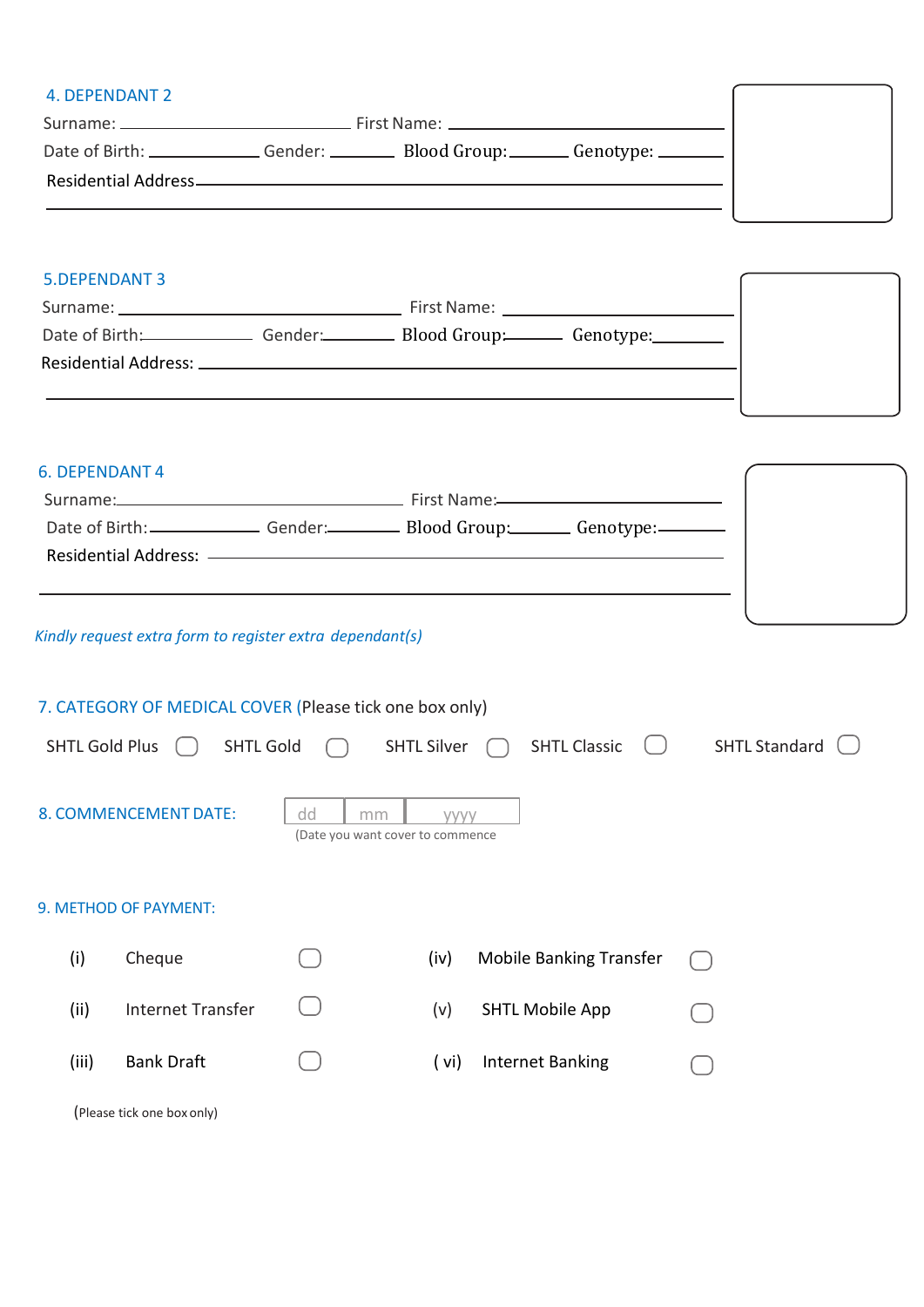### 10. MEDICAL HISTORY

|                                                                                                                      |                                                                                                                                                                         |            |  |  | <b>Principal Spouse</b> |  |                                                      | <b>Dependant 1</b> |            | <b>Dependant 2 Dependant 3</b> |            |           | <b>Dependant 4</b> |                    |  |
|----------------------------------------------------------------------------------------------------------------------|-------------------------------------------------------------------------------------------------------------------------------------------------------------------------|------------|--|--|-------------------------|--|------------------------------------------------------|--------------------|------------|--------------------------------|------------|-----------|--------------------|--------------------|--|
|                                                                                                                      |                                                                                                                                                                         | <b>Yes</b> |  |  | Yes No                  |  | Yes                                                  | <b>No</b>          | <b>Yes</b> | <b>No</b>                      | <b>Yes</b> | <b>No</b> | <b>Yes</b>         | <b>No</b>          |  |
| a.                                                                                                                   | Do you smoke?                                                                                                                                                           |            |  |  |                         |  |                                                      |                    |            |                                |            |           |                    |                    |  |
| b.                                                                                                                   | Has any person named in<br>this form been admitted to a<br>hospital or nursing home or<br>had any medical tests done<br>in the last 2 years?                            |            |  |  |                         |  |                                                      |                    |            |                                |            |           |                    |                    |  |
| c.                                                                                                                   | Has any specialist been<br>consulted and/or provided<br>prescriptions for any drugs or<br>medication in the last 1 year?                                                |            |  |  |                         |  |                                                      |                    |            |                                |            |           |                    |                    |  |
| d.                                                                                                                   | Has any application for life,<br>accident, health or any other<br>insurance been refused or had<br>special terms applied?                                               |            |  |  |                         |  |                                                      |                    |            |                                |            |           |                    |                    |  |
| е.                                                                                                                   | Does any person named in this<br>form anticipate the need or<br>has been recommended to<br>undergo any medical tests or<br>investigations in the<br>foreseeable future? |            |  |  |                         |  |                                                      |                    |            |                                |            |           |                    |                    |  |
| Has any person named in this form ever suffered from or are suffering from any disease or condition stated<br>below? |                                                                                                                                                                         |            |  |  |                         |  |                                                      |                    |            |                                |            |           |                    |                    |  |
|                                                                                                                      |                                                                                                                                                                         |            |  |  |                         |  | Principal Spouse Dependant 1 Dependant 2 Dependant 3 |                    |            |                                |            |           |                    | <b>Dependant 4</b> |  |
|                                                                                                                      |                                                                                                                                                                         |            |  |  | Yes   No   Yes   No     |  | <b>Yes</b>                                           | <b>No</b>          | <b>Yes</b> | <b>No</b>                      | <b>Yes</b> | <b>No</b> | Yes                | <b>No</b>          |  |
| 1.                                                                                                                   | High Blood pressure or circulatory<br>disorders                                                                                                                         |            |  |  |                         |  |                                                      |                    |            |                                |            |           |                    |                    |  |
| 2                                                                                                                    | Stroke or Paralysis                                                                                                                                                     |            |  |  |                         |  |                                                      |                    |            |                                |            |           |                    |                    |  |
| $\overline{\mathsf{B}}$                                                                                              | Heart diseases                                                                                                                                                          |            |  |  |                         |  |                                                      |                    |            |                                |            |           |                    |                    |  |
| 4                                                                                                                    | Fainting, blackout, dizziness,<br>seizures, fits, etc                                                                                                                   |            |  |  |                         |  |                                                      |                    |            |                                |            |           |                    |                    |  |
| 5                                                                                                                    | Stomach ulcer, hepatitis, gall<br>bladder disease, intestinal or bowel<br>disorders                                                                                     |            |  |  |                         |  |                                                      |                    |            |                                |            |           |                    |                    |  |
| 6                                                                                                                    | Asthma, persistent cough,<br>breathlessness or other respiratory<br>disorders                                                                                           |            |  |  |                         |  |                                                      |                    |            |                                |            |           |                    |                    |  |
| 7                                                                                                                    | Kidney, Bladder, Prostrate or<br>Genito-Urinary disorders                                                                                                               |            |  |  |                         |  |                                                      |                    |            |                                |            |           |                    |                    |  |
| 8                                                                                                                    | Gynecology or hormone disorders                                                                                                                                         |            |  |  |                         |  |                                                      |                    |            |                                |            |           |                    |                    |  |
| þ<br>10                                                                                                              | Diabetes, High Cholesterol or other<br>blood disorders<br>Mosculo-Skeletal disorders                                                                                    |            |  |  |                         |  |                                                      |                    |            |                                |            |           |                    |                    |  |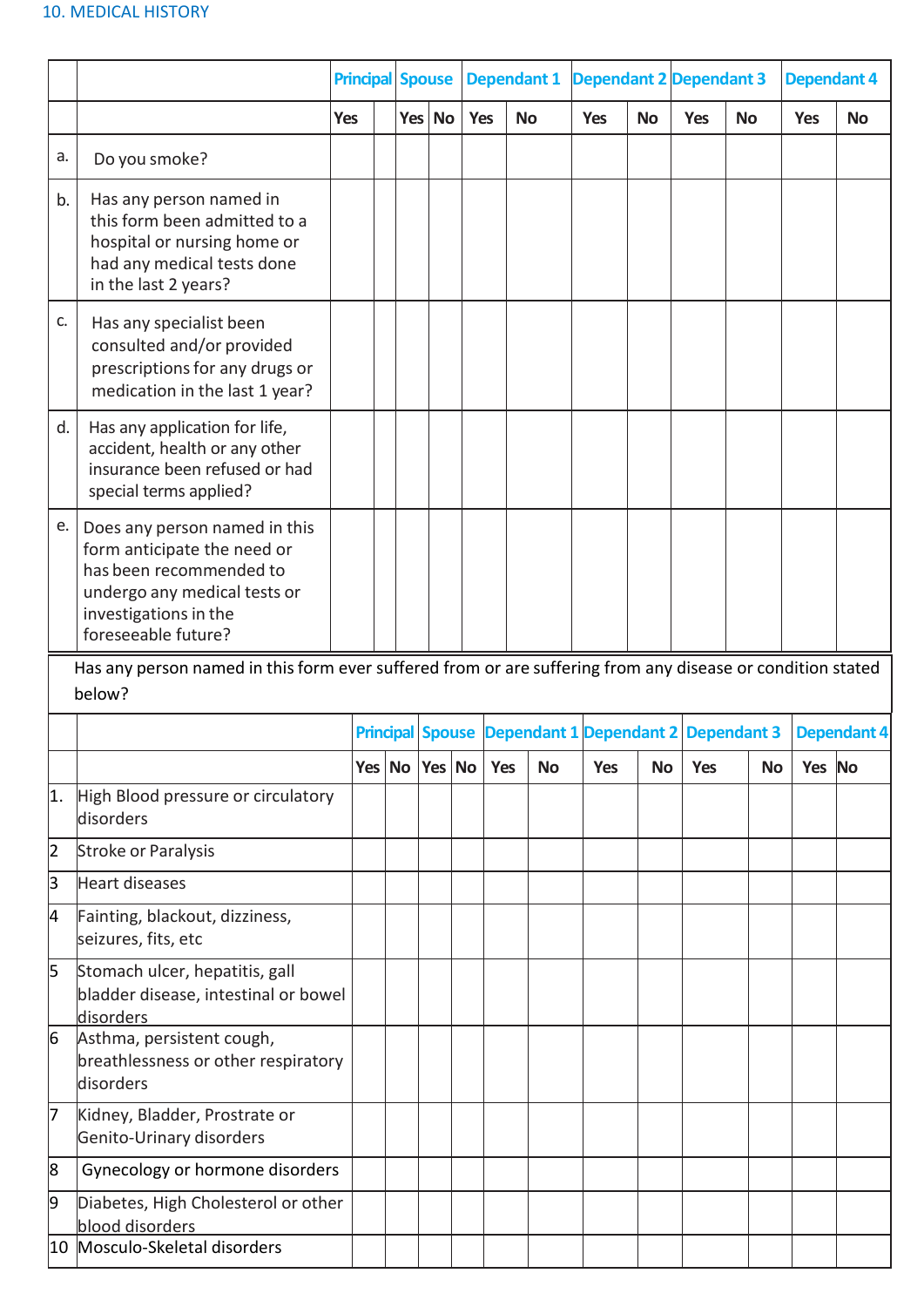### Medical condition Cont'd

|    |                                                                                          |        |        |            |           |            |           | <b>Principal Spouse Dependant 1 Dependant 2 Dependant 3</b> |           |            | <b>Dependant 4</b> |
|----|------------------------------------------------------------------------------------------|--------|--------|------------|-----------|------------|-----------|-------------------------------------------------------------|-----------|------------|--------------------|
|    |                                                                                          | Yes No | Yes No | <b>Yes</b> | <b>No</b> | <b>Yes</b> | <b>No</b> | <b>Yes</b>                                                  | <b>No</b> | <b>Yes</b> | <b>No</b>          |
| 11 | Tumour, growth, cancer or<br>glandular diseases                                          |        |        |            |           |            |           |                                                             |           |            |                    |
|    | $12$ Diseases or disorders of the eyes,<br>ears, nose and throat                         |        |        |            |           |            |           |                                                             |           |            |                    |
|    | 13 Mental disorders                                                                      |        |        |            |           |            |           |                                                             |           |            |                    |
|    | 14 Any diseases, disorders or<br>conditions which are long lasting or<br>lrecurrent      |        |        |            |           |            |           |                                                             |           |            |                    |
|    | 15 Management for drug or substance<br>abuse                                             |        |        |            |           |            |           |                                                             |           |            |                    |
|    | 16 Any other illnesses, disabilities or<br>defects that have not been<br>mentioned above |        |        |            |           |            |           |                                                             |           |            |                    |

if your answer to Question 16 above is YES, please provide details:

### 11. DECLARATION

I hereby declare that the information given in this form is complete and true. I am aware that if I give any false or misleading information deliberately, my enrollment may be rejected, or may be terminated back to the date of this application. I am also aware that if I leave out important information in this form, my enrollment may be rejected. I am also aware that I must give true and complete information on my dependant(s) (spouse and children) otherwise, their enrollment may be rejected or terminated back to the date of this application.

I understand and agree that any disputes between myself (including any of my enrolled family members) and Songhai Health Trust must be submitted to final and binding arbitration. I also understand that disputes that I may have with Songhai Health Trust involving claims for medical malpractice (that is, whether any medical services rendered were unnecessary or unauthorized or were improperly, negligently or incompetently rendered) are also subject to final and binding arbitration.

\_\_\_\_\_\_\_\_\_\_\_\_\_\_\_\_\_\_\_\_\_\_\_\_\_\_\_\_\_ \_\_\_\_\_\_\_\_\_\_\_\_\_\_\_\_\_\_\_\_\_\_\_\_\_

My signature below indicates that I understand and agree with the terms of this Agreement.

SIGNATURE OF APPLICANT **DATE**